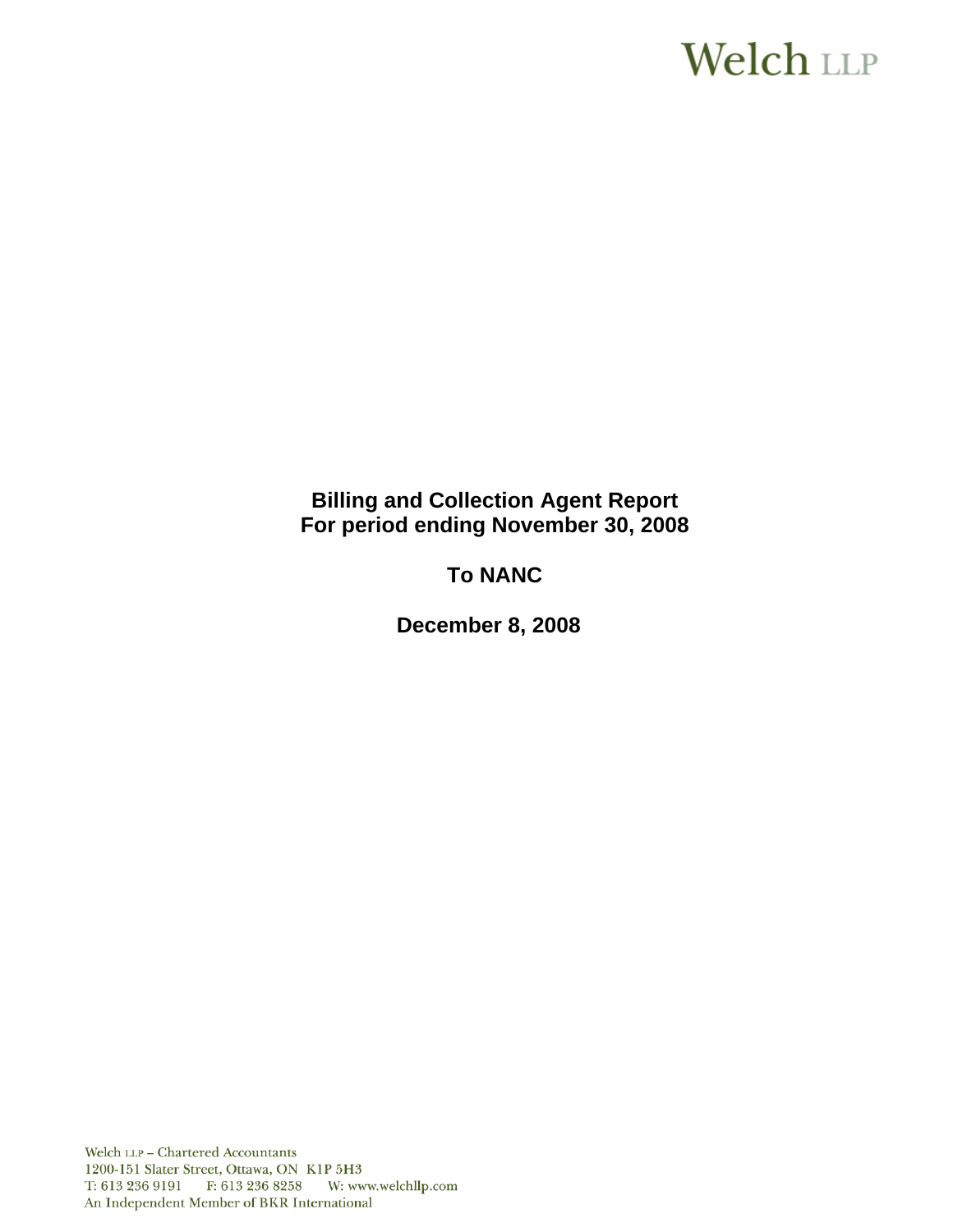## **NANPA FUND STATEMENT OF FINANCIAL POSITION NOVEMBER 30, 2008**

| <b>Assets</b>                                                                                                                                                                                                                                                                                                                      |           |            |
|------------------------------------------------------------------------------------------------------------------------------------------------------------------------------------------------------------------------------------------------------------------------------------------------------------------------------------|-----------|------------|
| Cash Balance in bank account                                                                                                                                                                                                                                                                                                       | \$        | 91,227     |
| Dreyfus Government Cash Management Fund                                                                                                                                                                                                                                                                                            |           | 4,479,000  |
| Receivable from US Carriers                                                                                                                                                                                                                                                                                                        | 263,676   |            |
| Receivable from Canada                                                                                                                                                                                                                                                                                                             | 5,733     |            |
| Receivable from Caribbean countries                                                                                                                                                                                                                                                                                                | 1,344     |            |
| Receivables forwarded to FCC for collection (Over 90 days)                                                                                                                                                                                                                                                                         | 230,011   |            |
| Allowance for uncollectible accounts                                                                                                                                                                                                                                                                                               | (291,000) | 209,764    |
| Interest receivable                                                                                                                                                                                                                                                                                                                |           | 2,853      |
| <b>Total assets</b>                                                                                                                                                                                                                                                                                                                |           | 4,782,844  |
| Less: Accrued liabilities (see below for makeup)                                                                                                                                                                                                                                                                                   |           | (692, 199) |
| <b>Fund balance</b>                                                                                                                                                                                                                                                                                                                | \$        | 4,090,645  |
| <b>Makeup of Accrued Liabilities</b> (see following page for additional details)                                                                                                                                                                                                                                                   |           |            |
| <b>Welch LLP</b>                                                                                                                                                                                                                                                                                                                   | 38,647    |            |
| $\mathbf{A}$ $\mathbf{F}$ $\mathbf{I}$ $\mathbf{O}$ $\mathbf{F}$ $\mathbf{A}$ $\mathbf{D}$ $\mathbf{A}$ $\mathbf{A}$ $\mathbf{I}$ $\mathbf{I}$ $\mathbf{D}$ $\mathbf{A}$ $\mathbf{I}$ $\mathbf{D}$ $\mathbf{A}$ $\mathbf{I}$ $\mathbf{D}$ $\mathbf{A}$ $\mathbf{I}$ $\mathbf{I}$ $\mathbf{A}$ $\mathbf{I}$ $\mathbf{I}$ $\mathbf{$ | 270.717   |            |

| <b>WEIGH LLF</b>                          | <b>JU.U+1</b> |
|-------------------------------------------|---------------|
| NEUSTAR Pooling 1K Block Pooling Expenses | 378.747       |
| NEUSTAR Admin Expenses                    | 234.551       |
| Data Collection Agent - USAC              | 7.754         |
| Fund audit                                | 32,500        |
|                                           | 692,199       |
|                                           |               |

**\*\*\*\*\*\*\*\*\*\*\*\*\*\*\*\*\*\*\*\*\*\*\*\*\*\*\*\*\*\*\*\*\*\*\*\*\*\*\*\*\*\*\*\*\*\*\*\*\*\*\*\*\*\*\*\*\*\*\*\*\*\*\*\*\*\*\*\*\*\*\*\*\*\*\*\*\***

## **Other items of note**

During November 2008, the Dreyfus Government Cash Management Fund earned an average rate of return of 0.787%.

The fiscal audit by Ernst & Young LLP commenced the week of November 24, 2008. Audited financial statements are anticipated to be issued by the end of December.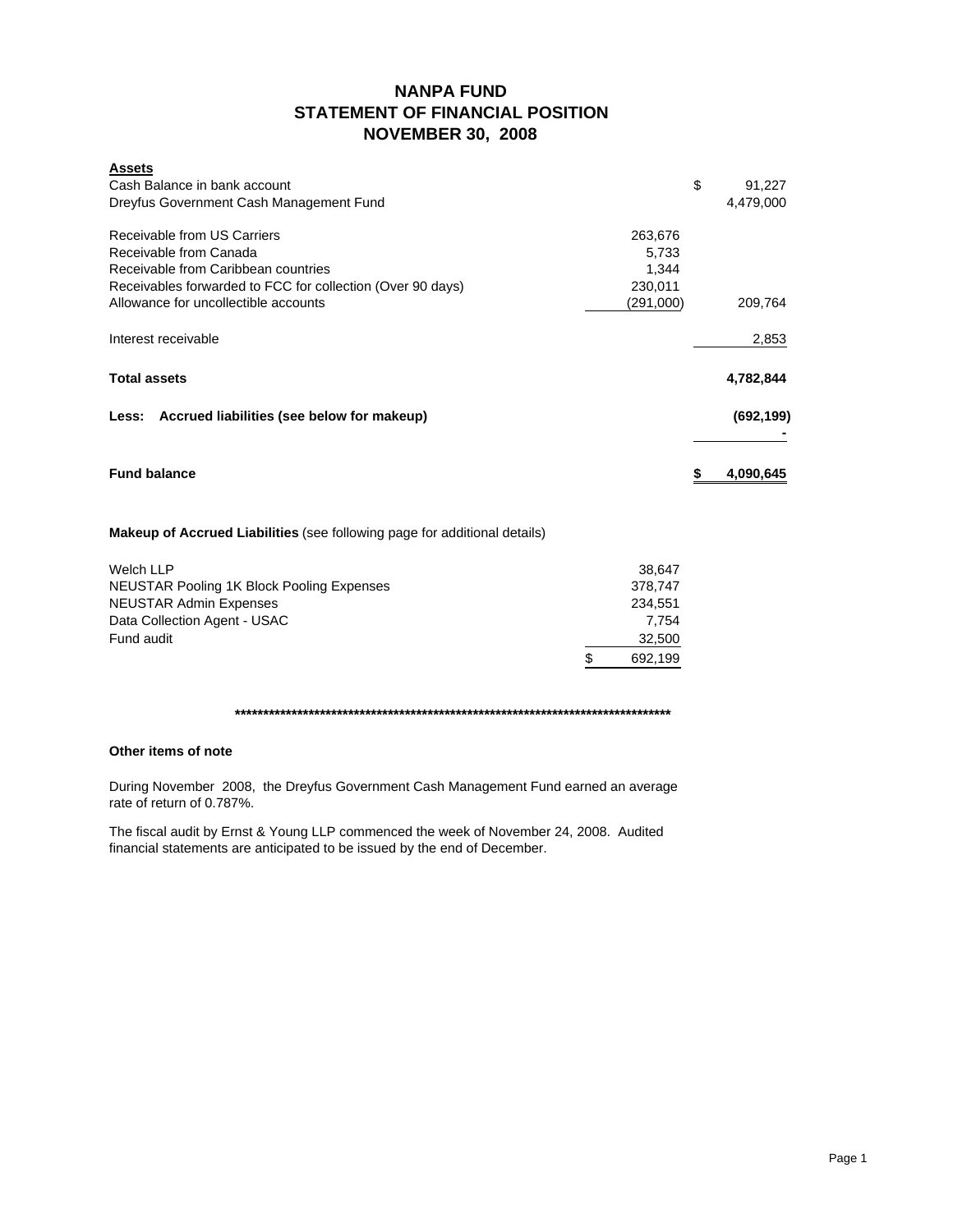#### **NANPA FUND FORECASTED STATEMENT OF CHANGES IN FUND BALANCEJULY 2008 TO NOVEMBER 2009**

|                                                                                       |            | Actual                              |                                     |                                     |                                     | <b>Budgeted</b>                     |                                     |                                     |                                     |                                     |                                     |                                     |                                     |                                     |                                     | Estimated                           |                                                                    |                                     |                                     |                                     |                                     |                                     |
|---------------------------------------------------------------------------------------|------------|-------------------------------------|-------------------------------------|-------------------------------------|-------------------------------------|-------------------------------------|-------------------------------------|-------------------------------------|-------------------------------------|-------------------------------------|-------------------------------------|-------------------------------------|-------------------------------------|-------------------------------------|-------------------------------------|-------------------------------------|--------------------------------------------------------------------|-------------------------------------|-------------------------------------|-------------------------------------|-------------------------------------|-------------------------------------|
|                                                                                       |            | July - October<br>2008              | <b>Jul-08</b>                       | Aug-08                              | Sep-08                              | Oct-08                              | Nov-08                              | Dec-08                              | Jan-09                              | Feb-09                              | Mar-09                              | Apr-09                              | Mav-09                              | <b>Jun-09</b>                       | Total                               | <b>Budget</b>                       | Variance between<br>forecasted balance at June<br>30/08 and budget | <b>Jul-09</b>                       | Aug-09                              | Sep-09                              | Oct-09                              | <b>Nov-09</b>                       |
| <u>Revenue</u><br><b>International Contributions</b><br>Canada<br>Caribbean countries | (1)<br>(1) | 28,665<br>13,589                    | 11,466<br>13,589                    | 5,733                               | 5,733<br>$\sim$                     | 5,733<br>$\sim$                     | 5,733<br>$\sim$                     | 5,733<br>$\sim$ 100 $\mu$           | 5,733<br>$\sim$                     | 5,733<br>$\sim$                     | 5,733<br>$\sim$                     | 5,733<br>$\sim$                     | 5,732<br>$\sim$                     |                                     | 68,795<br>13,589                    | 68,795<br>13,589                    |                                                                    | 5,733<br>13,589                     | 5,733<br>$\sim$                     | 5,733<br>$\sim$                     | 5,733<br>$\sim$ 100 $\mu$           | 5,733<br>$\sim$                     |
| <b>Total International Contributions</b>                                              |            | 42,254                              | 25,055                              | 5,733                               | 5,733                               | 5,733                               | 5,733                               | 5,733                               | 5,733                               | 5,733                               | 5,733                               | 5,733                               | 5,732                               |                                     | 82,384                              | 82,384                              |                                                                    | 19,322                              | 5,733                               | 5,733                               | 5,733                               | 5,733                               |
| Domestic Contributions - US carriers                                                  | (1)        | 2.781.196                           | 2.269.639                           | 171.325                             | 171.835                             | 168,397                             | 188,401                             | 178,720                             | 178,720                             | 178,720                             | 178,720                             | 178,720                             | 178,720                             |                                     | 4.041.917                           | 3.895.083                           | 146,834                                                            | 2,269,639                           | 178,720                             | 178,720                             | 178,720                             | 178,720                             |
| Late filing fees for Form 499A                                                        | (2)        | 7,900)                              | 500)                                | 2,300                               | 2,000                               | 3,100                               | 200                                 |                                     |                                     |                                     |                                     |                                     |                                     | 115,000                             | 107,300                             | 115,000 (                           | 7,700)                                                             |                                     | $\sim$                              | $\sim$                              |                                     |                                     |
| Interest income                                                                       | (3)        | 26,806                              | 7.225                               | 7.851                               | 7.598                               | 4.132                               | 3,323                               | 15,000                              | 15,000                              | 15,000                              | 15,000                              | 15,000                              | 15,000                              | 15,000                              | 135,129                             | 180,000                             | 44,871                                                             | 15,000                              | 15,000                              | 15,000                              | 15,000                              | 15,000                              |
| <b>Total revenue</b>                                                                  |            | 2.842.356                           | 2.301.419                           | 182,609                             | 183.166                             | 175.162                             | 197.657                             | 199.453                             | 199.453                             | 199.453                             | 199.453                             | 199.453                             | 199,452                             | 130,000                             | 4.366.730                           | 4.272.467                           | 94.263                                                             | 2.303.961                           | 199.453                             | 199.453                             | 199.453                             | 199,453                             |
| <b>Expenses</b><br><b>NANPA Administration</b>                                        | (4), (8)   | 631.907                             | 121.333                             | 119.422                             | 217,125                             | 174,027                             | 115,949                             | 115,948                             | 115,948                             | 115,948                             | 115,948                             | 115,948                             | 115,948                             | 115,948                             | 1.559.492                           | 1,408,661                           | 150,831                                                            | 121,825                             | 121,825                             | 121,825                             | 121,825                             | 121,825                             |
| 1K Block Pooling Administration                                                       | (4), (7)   | 780,827                             | 189,373                             | 189,373                             | 212,708                             | 189,373                             | 189,374                             | 189,374                             | 189,374                             | 189,374                             | 189,374                             | 189,374                             | 189,374                             | 189,374                             | 2.295.819                           | 2,272,483                           | 23,336                                                             | 189,373                             | 189,373                             | 189,373                             | 189,373                             | 189,373                             |
| pANI                                                                                  | (9)        |                                     |                                     |                                     |                                     |                                     | $\sim$                              | 8,333                               | 8,333                               | 8,333                               | 8,333                               | 8,333                               | 8,333                               | 8,333                               | 58,331                              | $100,000$ (                         | 41,669)                                                            | 8,333                               | 8,333                               | 8.333                               | 8,333                               | 8,333                               |
| <b>Billing and Collection</b><br>Welch LLP<br>Data Collection Agent                   | (4)<br>(5) | 79,600<br>14,602                    | 19,900<br>4.500                     | 19,900<br>4,500                     | 19,900<br>2,302                     | 19,900<br>3.300                     | 19,900<br>3,254                     | 19,900<br>4.500                     | 19,900<br>4.500                     | 19,900<br>4.500                     | 19,900<br>4,500                     | 19,900<br>4.500                     | 19,900<br>4.500                     | 19,900<br>4,500                     | 238,800<br>49,356                   | 238,800<br>54,000 (                 | 4,644                                                              | 19,900<br>4,500                     | 19,900<br>4.500                     | 19,900<br>4,500                     | 19,900<br>4.500                     | 19,900<br>4,500                     |
| <b>Annual Operations Audit</b>                                                        | (6)        | 2.500                               |                                     | $\sim$                              | 2.500                               | $\sim$                              | $\sim$                              |                                     |                                     | $\sim$                              |                                     | $\sim$                              |                                     | 32,500                              | 35,000                              | 30,000                              | 5,000                                                              |                                     |                                     |                                     |                                     |                                     |
| Carrier Audits                                                                        | (10)       |                                     |                                     |                                     |                                     |                                     |                                     |                                     |                                     | 700,000                             |                                     |                                     |                                     |                                     | 700,000                             | 700,000                             |                                                                    |                                     |                                     |                                     |                                     |                                     |
| Bad debt expense (recovery)                                                           | (11)       | 1,425                               | 39                                  | 4.705)                              | 3,201                               | -40                                 |                                     |                                     |                                     |                                     |                                     |                                     |                                     | $\sim$                              | 1.424                               | <b>Contract Contract</b>            | 1,424                                                              |                                     |                                     |                                     |                                     |                                     |
| <b>Total expenses</b>                                                                 |            | 1,508,011                           | 335,145                             | 328,490                             | 457,736                             | 386,640                             | 328,478                             | 338,055                             | 338,055                             | 1,038,055                           | 338,055                             | 338,055                             | 338,055                             | 370,555                             |                                     | 4,935,374 4,803,944                 | 131,430                                                            | 343,931                             | 343,931                             | 343,931                             | 343,931                             | 343,931                             |
| Net revenue (expenses)                                                                |            | 1,334,345                           | 1,966,274                           | 145,881) (                          | 274,570)                            | 211,478)                            | 130,821) (                          | 138,602) (                          | 138,602)                            | 838,602)                            | 138,602)                            | 138,602) (                          | 138,603)                            | 240,555)                            | $568,644$ ) (                       | 531,477) (                          | 37,167)                                                            | 1,960,030                           | 144,478) (                          | 144,478)                            | 144,478) (                          | 144,478)                            |
| <b>Opening fund balance</b>                                                           |            | 2,887,121                           | 2.887.121                           | 4,853,395                           | 4,707,514                           | 4,432,944                           | 4,221,466                           | 4,090,645                           | 3,952,043                           | 3.813.441                           | 2.974.839                           | 2.836.237                           | 2,697,635                           | 2,559,032                           | 2.887.121                           | 2,730,440                           | 156,681                                                            | 2,318,477                           | 4,278,507                           | 4,134,029                           | 3,989,551                           | 3,845,073                           |
| <b>Closing fund balance</b>                                                           |            | 4,221,466                           | 4,853,395                           | 4,707,514                           | 4,432,944                           | 4,221,466                           | 4,090,645                           | 3,952,043                           | 3,813,441                           | 2,974,839                           | 2,836,237                           | 2,697,635                           | 2,559,032                           | 2,318,477                           | 2.318.477                           | 2,198,963                           | 119,514                                                            | 4,278,507                           | 4,134,029                           | 3,989,551                           | 3,845,073                           | 3,700,595                           |
| Fund balance makeup:<br>Contingency<br>Surplus                                        |            | 1.000.000<br>3,221,466<br>4.221.466 | 1.000.000<br>3.853.395<br>4.853.395 | 1.000.000<br>3.707.514<br>4.707.514 | 1.000.000<br>3.432.944<br>4.432.944 | 1.000.000<br>3.221.466<br>4.221.466 | 1.000.000<br>3.090.645<br>4.090.645 | 1.000.000<br>2.952.043<br>3.952.043 | 1.000.000<br>2.813.441<br>3.813.441 | 1.000.000<br>1.974.839<br>2.974.839 | 1.000.000<br>1.836.237<br>2.836.237 | 1.000.000<br>1.697.635<br>2.697.635 | 1,000,000<br>1.559.032<br>2.559.032 | 1,000,000<br>1.318.477<br>2.318.477 | 1.000.000<br>1.318.477<br>2.318.477 | 1.000.000<br>1.198.963<br>2,198,963 |                                                                    | 1.000.000<br>3,278,507<br>4.278.507 | 1.000.000<br>3,134,029<br>4.134.029 | 1.000.000<br>2.989.551<br>3.989.551 | 1,000,000<br>2.845.073<br>3,845,073 | 1,000,000<br>2,700,595<br>3,700,595 |

#### **Assumptions:**

(1) The US carrier contributions for the period from July 2008 to June 2009 and the International carrier revenue is based upon actual billings The contributions for July - October 2009 are estimated based on billings for **(2)** These fees represent the \$100 late filing fee charged to those companies that do not file the Form 499A by the due date.

**(3)** Interest income projections are estimates

| (3) Interest income projections are estimates                                                                                                                    | Budgeted fund balance at June 30/09 - contingency                                   | 1,000,000 |
|------------------------------------------------------------------------------------------------------------------------------------------------------------------|-------------------------------------------------------------------------------------|-----------|
| (4) The expenses for the NANPA Administration, 1K Block Pooling and Welch LLP are based on contracts in force. NANPA Administration contract expired June 2008.  |                                                                                     |           |
| The expense for NANPA Administration for July 2008 - October 2009 is based on the current contract based on the option to extend exercised by the FCC.           | Unexpended surplus carried forward - as per budget                                  | 1,198,963 |
| (5) The expense for the Data Collection Agent is based on estimate of costs by USAC for the 2009 calendar year.                                                  | Increase in fund balance between budget period (February 2008) and June 2008        | 156,681   |
| (6) The contract for the annual operations audit has been awarded to Ernst & Young. The cost will be \$32,500                                                    | Additional billings in July -October 2008                                           | 146.834   |
| (7) The December forecasted amount includes the forecasted monthly billing of \$189,375                                                                          | Late filing fees (reversal) for Form 499A - 2008                                    | (7,700)   |
| (8) The December forecasted amount includes the forecasted monthly billing of \$115,948.                                                                         | Reduced interest earned to date compared to budget                                  | (44, 871) |
| (9) Interim p-ANNI administration is now covered under the new Pooling contract. \$100,000 has been allowed for the cost of permanent pANI in 2008/09.           | NANP - change orders                                                                | (82, 458) |
| (10) The budget allowed \$700,000 for 16 carrier audits. The FCC is revising the procurement procedure and are not conducting any audits until this is in place. | NANP Admin change order #15 originally included in 2007/08 surplus but not expended | (68, 373) |
| (11) The allowance covers all accounts considered potentially uncollectible at November 30, 2008. This will be covered by the contingency allowance.             | Data Collection fees - Adjustment to actual from budget                             | 4,644     |
|                                                                                                                                                                  | Bad debts (recovery) not budgeted for                                               | 1,424     |
|                                                                                                                                                                  | Annual Operations Audit                                                             | (5,000)   |
|                                                                                                                                                                  | Unexpended budget for carrier audits not performed in 2008/09 budget year           |           |
|                                                                                                                                                                  | Cost of permanent pANI not expended                                                 | 41,669    |
|                                                                                                                                                                  | Pooling change orders                                                               | (23, 336) |
|                                                                                                                                                                  | Forecasted fund balance at June 30/09                                               | 2.318.477 |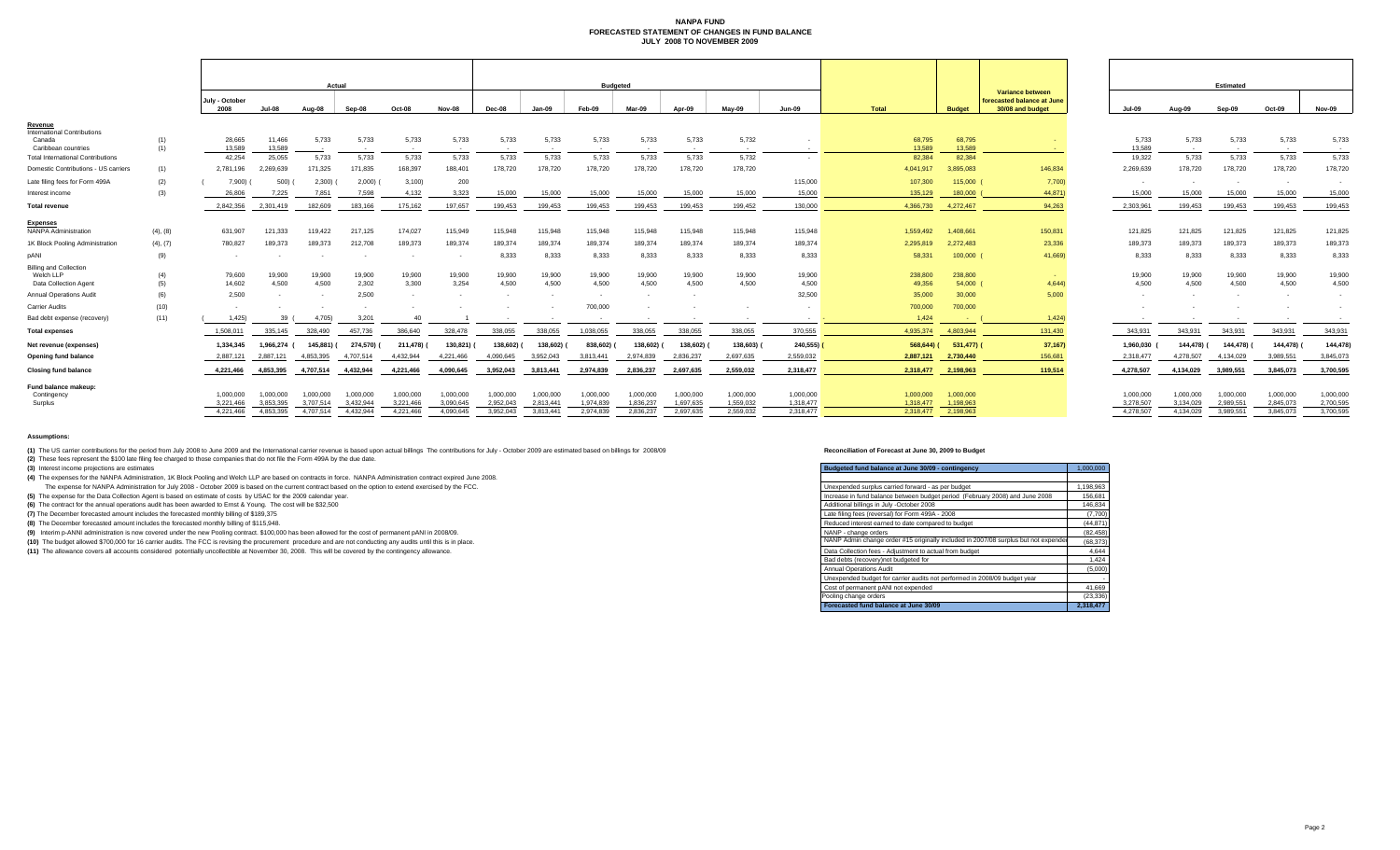### **NANPA FUNDCURRENT AND FORECASTED LIABILITIES**

|                                                                                                                                                     |                             |                                      | Current       |         |         |               |               |               |               |               |
|-----------------------------------------------------------------------------------------------------------------------------------------------------|-----------------------------|--------------------------------------|---------------|---------|---------|---------------|---------------|---------------|---------------|---------------|
|                                                                                                                                                     |                             |                                      | <b>Nov-08</b> | Dec-08  | Jan-09  | <b>Feb-09</b> | <b>Mar-09</b> | <b>Apr-09</b> | <b>May-09</b> | <b>Jun-09</b> |
| <b>NEUSTAR - NANPA Administration contract</b>                                                                                                      |                             |                                      | 234,551       | 115,948 | 115,948 | 115,948       | 115,948       | 115,948       | 115,948       | 115,948       |
| - Payment authorized by the FCC on October 2/08, received by Welch October 31/08<br>September 2008<br>Contract modification #24<br>Change Order #15 | 111,670<br>92,507<br>68,373 |                                      |               |         |         |               |               |               |               |               |
| - Authorization by the FCC has not been received for payment                                                                                        |                             |                                      |               |         |         |               |               |               |               |               |
| October 2008<br>November 2008                                                                                                                       |                             | 118,602<br>115,949<br>234,551<br>\$  |               |         |         |               |               |               |               |               |
| <b>NEUSTAR - Block Pooling contract</b>                                                                                                             |                             |                                      | 378,747       | 189,374 | 189,374 | 189,374       | 189,374       | 189,374       | 189,374       | 189,374       |
| - Payment authorized by the FCC on October 8/08, received by Welch October 31/08<br>September 2008<br>Change Order #1                               | 189,373<br>18,570           |                                      |               |         |         |               |               |               |               |               |
| - Authorization by the FCC has not been received for payment<br>October 2008                                                                        |                             | 189,373                              |               |         |         |               |               |               |               |               |
| November 2008                                                                                                                                       |                             | 189,374<br>$\blacksquare$<br>378,747 |               |         |         |               |               |               |               |               |
| Welch LLP - Billing & Collection Agent                                                                                                              |                             |                                      | 38,647        | 19,900  | 19,900  | 19,900        | 19,900        | 19,900        | 19,900        | 19,900        |
| - Payment authorized by the FCC on October 8/08, received by Welch October 31/08                                                                    |                             |                                      |               |         |         |               |               |               |               |               |
| September 2008                                                                                                                                      | 18,500                      |                                      |               |         |         |               |               |               |               |               |
| - Authorization by the FCC has not been received for payment<br>October 2008<br>November 2008                                                       |                             | 18,747<br>19.900<br>38,647<br>\$     |               |         |         |               |               |               |               |               |
| <b>USAC - Data Collection Agent</b>                                                                                                                 |                             |                                      | 7,754         | 4,500   | 4,500   | 4,500         | 4,500         | 4,500         | 4,500         | 4,500         |
| - Payment authorized by the FCC on Oct 23/08, received by Welch Oct 31/08                                                                           |                             |                                      |               |         |         |               |               |               |               |               |
| <b>June 2008</b>                                                                                                                                    | 2,136                       |                                      |               |         |         |               |               |               |               |               |
| August 2008<br>September 2008                                                                                                                       | 3,230<br>3,300              |                                      |               |         |         |               |               |               |               |               |
| - Authorization by the FCC has not been received for payment<br>October 2008<br>November 2008 (estimate)                                            |                             | 3,254<br>4,500<br>\$<br>7,754        |               |         |         |               |               |               |               |               |
| <b>Carrier audits</b>                                                                                                                               |                             |                                      |               |         |         | 700,000       |               |               |               |               |
| Ernst & Young LLP- Annual operations audit                                                                                                          |                             |                                      | 32,500        |         |         |               |               |               |               | 32,500        |
| - Authorization by the FCC has not been received for payment<br>Audit fee for the 2007/08 audit that will be done in the fall of 2008.              |                             | 32,500<br>\$<br>32,500               |               |         |         |               |               |               |               |               |
| <b>NEUSTAR - pANI administration</b>                                                                                                                |                             | \$                                   |               | 8,333   | 8,333   | 8,333         | 8,333         | 8,333         | 8,333         | 8,333         |
| <b>Total</b>                                                                                                                                        |                             |                                      | 692,199       | 338,055 | 338,055 | 1,038,055     | 338,055       | 338,055       | 338,055       | 370,555       |